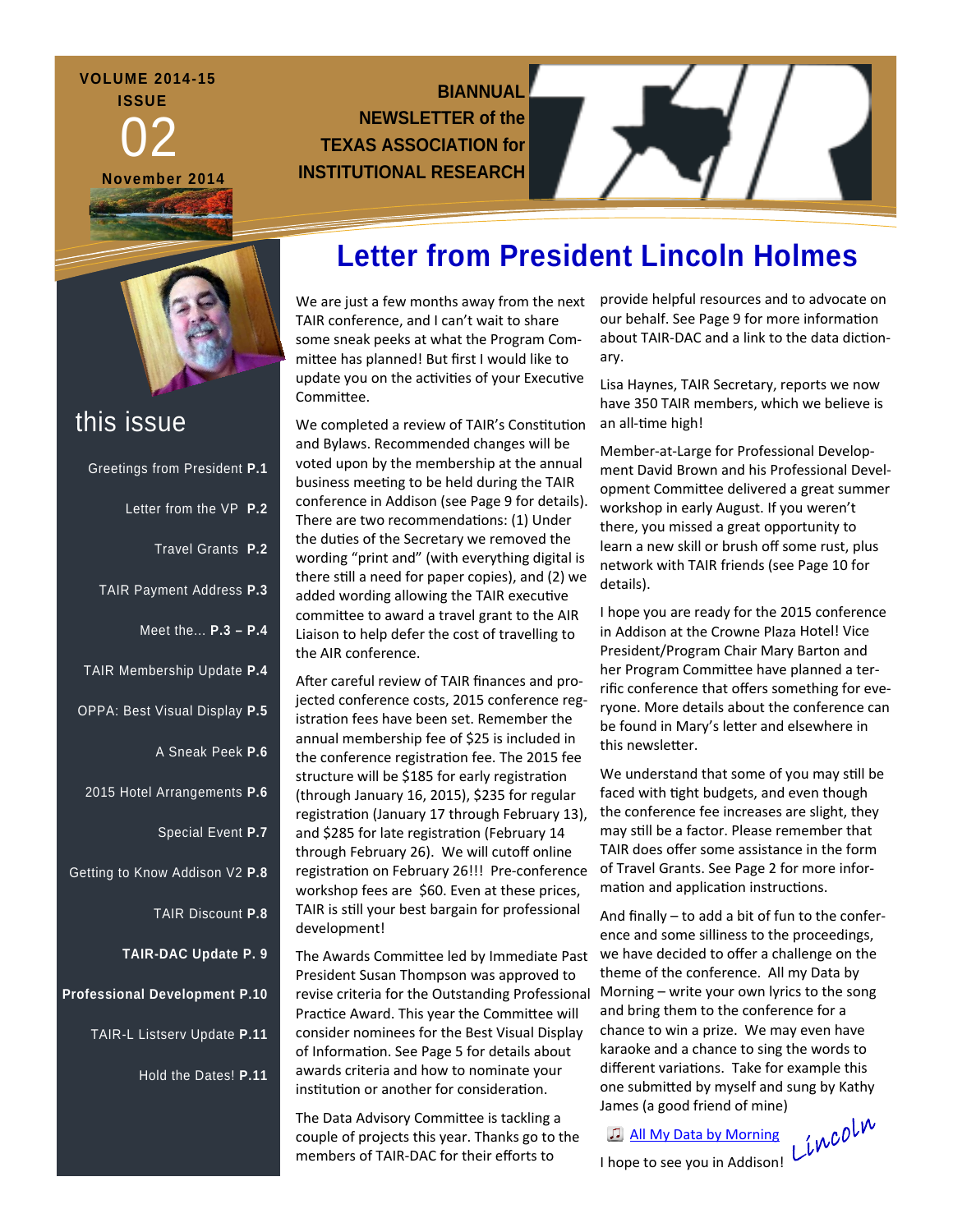

# **A Note from Mary Barton Vice President/Program Chair**

**KINDRE** 

**Welcome back to Addison!** This is the 37th annual TAIR conference and it is shaping up to be a great one! Your program committee has been hard at work to ensure that you have a wonderful confer‐ ence experience filled with excellent professional development experiences and opportunities to network with your colleagues.

The TAIR 2015 conference will be held March 3‐6 and we are returning to the Crowne Plaza near the Galleria in Addison, TX. The hotel is large and spa‐ cious and can accommodate the conference and the pre-conference workshops on-site. The hotel is minutes away from restaurant row which offers any type of dining experience you can imagine.

"**All My Data by Morning**" is the conference theme this year. This theme, a spin‐off from the song "Amarillo by Morning" made popular by George Strait, was selected when we were planning to con‐ vene in Amarillo. As you know, the Amarillo loca‐ tion did not work out; however, the theme seems to resonate with our group.

The TAIR program committee is working to offer you a wide range of professional development op‐ portunities to assist you in developing knowledge through concurrent sessions, special interest groups, and pre‐conference workshops. Workshops and concurrent sessions are organized around six tracks: Assessment and Effectiveness, Current Issues in Higher Education, Planning and Organizing, Reporting and Decision Support, Research, and Technology and Training.

The pre‐conference workshops will be offered on Tuesday, March 3 and Wednesay morning, March 4 at the hotel. Be sure to review the pre‐conference workshop listings and schedule on the TAIR website prior to completing your registration so that you can sign up for one of the great workshops being offered. This year, IPEDS is offering a workshop free of charge, but you will need to register for it sepa‐ rately through a link on TAIR's registration site.

The Special Event will be an evening with dinner and a show at the Improv Comedy Club. After the show, we have access to Pete's Dueling Piano Bar across the hall from the Improv. Check out the Spe‐ cial Event notice on page 7 for additional details, including the menu.

Two top‐notch speakers have been confirmed for the general sessions this year.

**Dr. Randy Swing, Executive Director of the** Association for Institutional Research will be our keynote speaker. His topic will be "The Student Centered Institutional Research Function Imperative." Our closing speaker, Mr. **John Pryor**, an independent consultant and national speaker regarding issues in higher education. He was previously the Senior Research Scientist at Gallup. Prior to joining Gallup, John was the managing director of the Higher Education Research Institute (HERI) at the University of California, Los Angeles. His topic will be "You Are Rembrandt, not Dutch Boy™: What IR Needs Today."

Registration for the TAIR conference is now open on the TAIR website at http://www.texas -[air.org/conference/2015/.](http://www.texas-air.org/conference/2015/) At the conference website you can find information about the pre‐conference workshop schedule and the conference program, lodging and travel infor‐ mation. For hotel reservations, please use the group code TA5 so that we receive credit for the room count and you get the conference price. The cutoff for room reservations is February 9, 2015; however, there is another con‐ ference in the hotel at the same time, so make your reservations early.

We would like to increase the number of sponsors that we have at the conference. I know there are many products out there that are used by various institutions in their IR offices. If there is a vendor you think should be represented at the conference, please send them a note about sponsorships and let us know. This conference is a good opportunity for the companies who make the products to make an appearance and get some exposure.

I hope you will take some time to look over the conference information and then make your conference registraƟon. TAIR confer‐ ences are the best opportunity we have to meet our colleagues from around the state and to network, learn, and work together in a relaxed and fun setting. TAIR is just the right size—small enough to get to know everyone, but big enough to provide learning opportuni‐ ties for all.

*Mary* 

## **TAIR Travel Grants**

**TAIR is committed to providing professional development and networking opportunities for everyone who is involved in institutional research, planning, evaluation, and policy analysis in Texas higher education.** 

**For individuals who may not otherwise be able to attend the annual conference, travel grants at \$350 are available to help cover travel expenses. These grants are available to active members and those who become new members for 2015. The deadline to apply for a travel grant is December 15, 2014.** 

**The TAIR Travel Grant Application and directions are available at**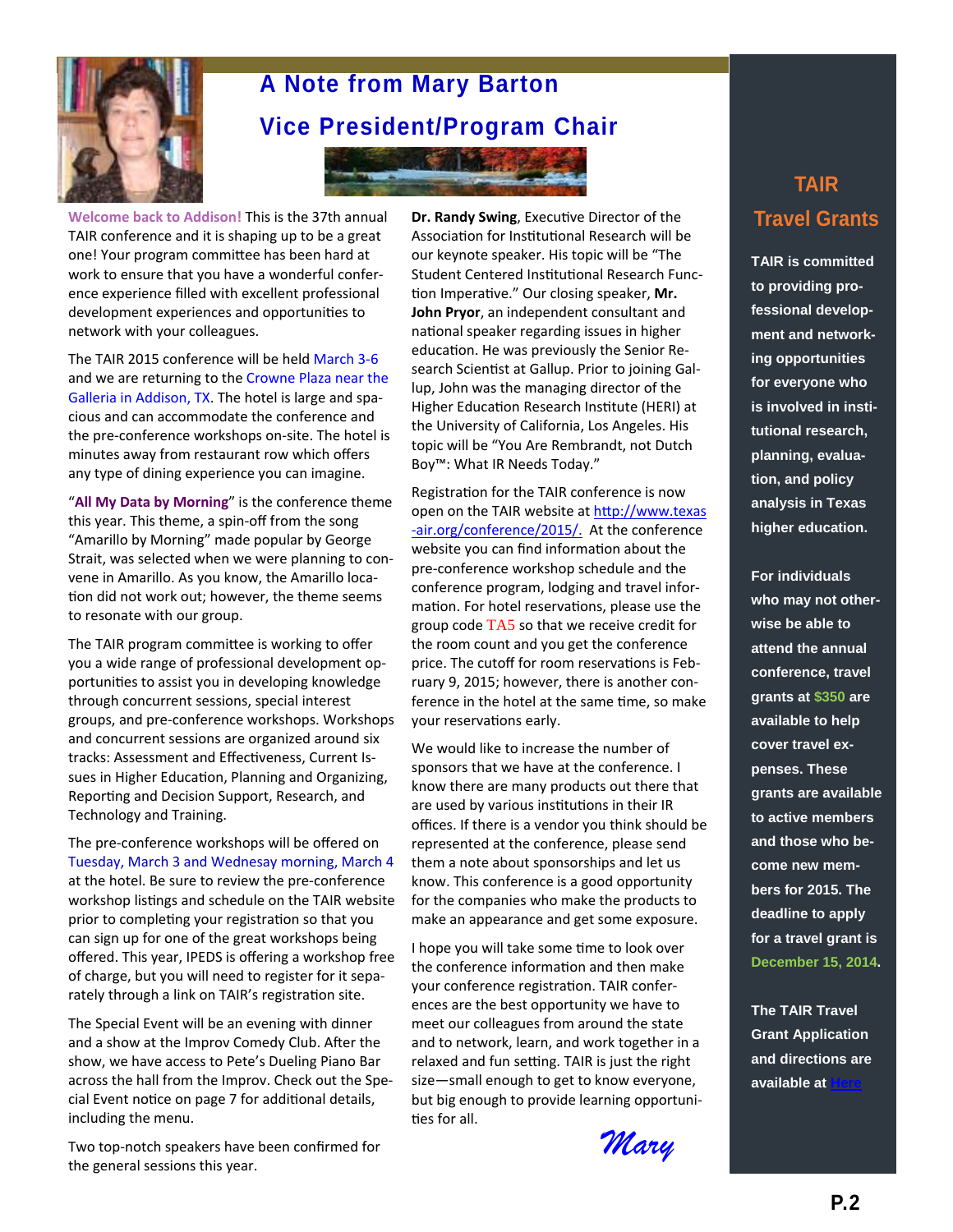### **Meet the Executive Committee: Immediate Past President:**







**President: Lincoln Holmes**  The University of Texas at Austin Austin, Texas (512) 471-3833 j.l.holmes@austin.utexas.edu

**Vice President: Mary Barton**  University of North Texas Denton, Texas (940) 565-2085 mary.barton@unt.edu

**Secretary: Lisa Haynes**  Texas Woman's University Denton, Texas (940) 898-3027 LHaynes@mail.twu.edu

**Treasurer: Tracy Stegmair** 

Texas Woman's University Denton, Texas (940) 898-3021 tstegmair@mail.twu.edu

## **Appointments:**

**TAIR-L Manager:** 

 **Faron Kincheloe,** Baylor University

**Web Developer:** 

 **Todd Moon,** Austin Community College **Historian:** 

 **Maryann S. (Ruddock) Brown,** Retiree **Liaison to AIR:** 

 **Lincoln Holmes,** Univ. of Texas at Austin

### **Newsletter Editor:**

 **Lincoln Holmes,** Univ. of Texas at Austin

**Susan Thompson**  Texas State University San Marcos, Texas (512) 245-2348 susan@txstate.edu

**Member-at-Large, Professional Development: David Brown**  North Central Texas College Gainesville, Texas (940) 668-3331

dbrown@nctc.edu

**Member-at-Large, Technology: Faron Kincheloe**  Baylor University Waco, Texas (254) 710-8835 faron\_kincheloe@baylor.edu







### **TAIR Payment Address**

Those of us who work at institutions with accounting information systems may have an outdated TAIR address on file, and when payments are mailed to that outdated address it creates extra work for the Treasurer. In some cases, this may result in a payment that gets lost during the forwarding process.

Tracy Stegmair is our Treasurer. This is a good time to ensure that the address you have on file for TAIR is up-todate. Please take a moment to check or to ask your administrative assistant to verify the TAIR payment address on file with your institution. The current payment address is:

> TAIR Attn: Tracy Stegmair P.O. Box 425765 Denton, TX 76204-5765

If you have any questions about TAIR payments or other financial concerns, please contact Tracy Stegmair at tstegmair@twu.edu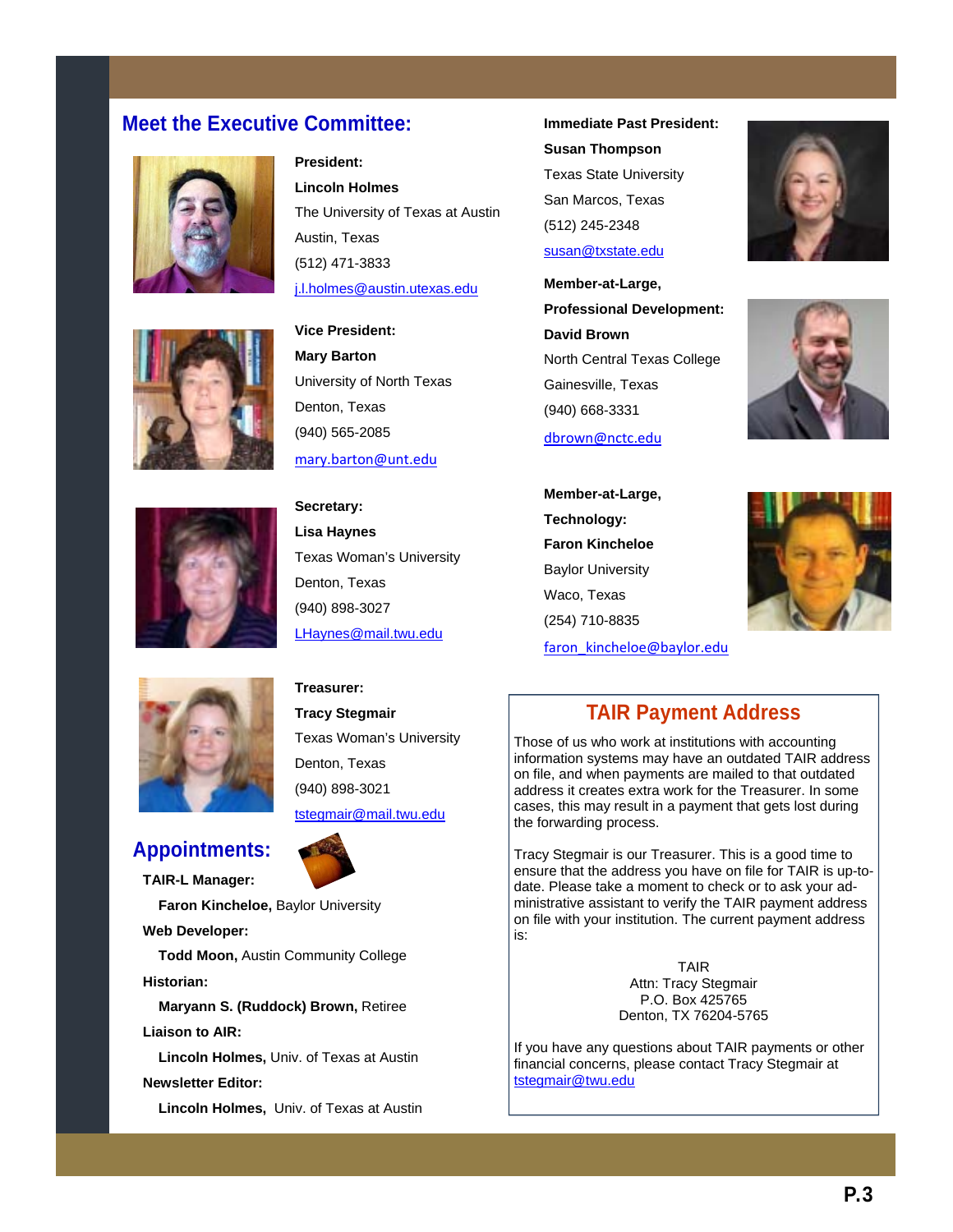### **TAIR 2015 Program Committee:**

**Program Chair: Mary Barton**, University of North Texas **Concurrent and Discussion Sessions: Marc Turner**, Texas State University **EvaluaƟons: Tracy Simms**, University of Houston‐Downtown **General Sessions: Soon Merz**, AusƟn Community College **Local Arrangements: Amanda Kay Moske**, University of North Texas **Program Brochure: Dave Downing**, University of North Texas **Session Coordinators: John Jones**, Sul Ross University **Special Interest Groups: Guyla Davis**, Richland College **Sponsors: Phil Rhodes**, McLennan Community College

## **Elected Committee:**

#### **Nominating Committee**

**Susan Thompson**, Texas State University (Chair) **Sue Herring**, Baylor University **Carol LaRue**, Southwest Texas Junior College **Martha Oburn**, Houston Community College

### **Appointed Committees:**

### **Data Advisory Committee**

**Vicki West**, Texas Tech University (Chair) **George Gonzalez**, San Jacinto College **Ben Cox**, Texas State Technical College, Waco **Morgan Carter**, Tarleton State University **Dennis Ignatenko**, The University of Texas at Arlington **Carol LaRue**, Southwest Texas Junior College **Tessa Mathews**, Wharton County Junior College **Lisa McCarty, Abilene Christian University Colby Stoever**, University of Texas Health Sciences Center

### **Financial Review Committee**

**Jim O'Donnell,** Mountain View College (Chair)

#### **Professional Development Committee**

**David Brown**, North Central Texas College (Chair) **Jimmy Roberts**, Temple Community College **Marcelo Paredes**, University of Texas—Pan American **Phil Rhodes**, McLennan Community College

### **Awards CommiƩee**

**Susan Thompson**, Texas State University (Chair) **Ruben Garcia**, Texas Workforce Commission **Marilyn Greer**, Retired **Lincoln Holmes, The University of Texas at Austin Shari Koukl**, The University of Texas at Tyler **Rick Leyva**, Richmond College **Rebecca Richter**, Temple College **Jason Simon**, University of North Texas



## **TAIR Membership Update**

Welcome to our TAIR members, new and old; we are strengthened as an organization by your participation. Benefits of a TAIR membership include a subscription to TAIR-L, TAIR's discussion list, where members can share information and solicit advice on projects; discounted fees for TAIR's summer professional development workshops; and personal time at the annual conference with leading vendors and expert presenters in higher education. Your decision to spend \$25 on the TAIR annual membership gives you a remarkable value.

Membership in TAIR is maintained on an annual basis, with the annual TAIR conference marking the start of the membership year. Currently, TAIR has 350 members representing institutions and agencies statewide (increase of 103 members resulting in 41.7% growth):

| <b>TAIR 2014 Membership</b><br>by Institutional/Organizational Category |                         |                           |  |
|-------------------------------------------------------------------------|-------------------------|---------------------------|--|
| Category                                                                | <b>Count of Members</b> | <b>Percent of Members</b> |  |
| 4 Year Public                                                           | 133                     | 38%                       |  |
| 2 Year Public                                                           | 139                     | 39%                       |  |
| 4 Year Private                                                          | 51                      | 15%                       |  |
| Association                                                             | 18                      | 5%                        |  |
| 2 Year Private                                                          |                         | 0%                        |  |
| Technical                                                               | q                       | 3%                        |  |
| Total                                                                   | 350                     |                           |  |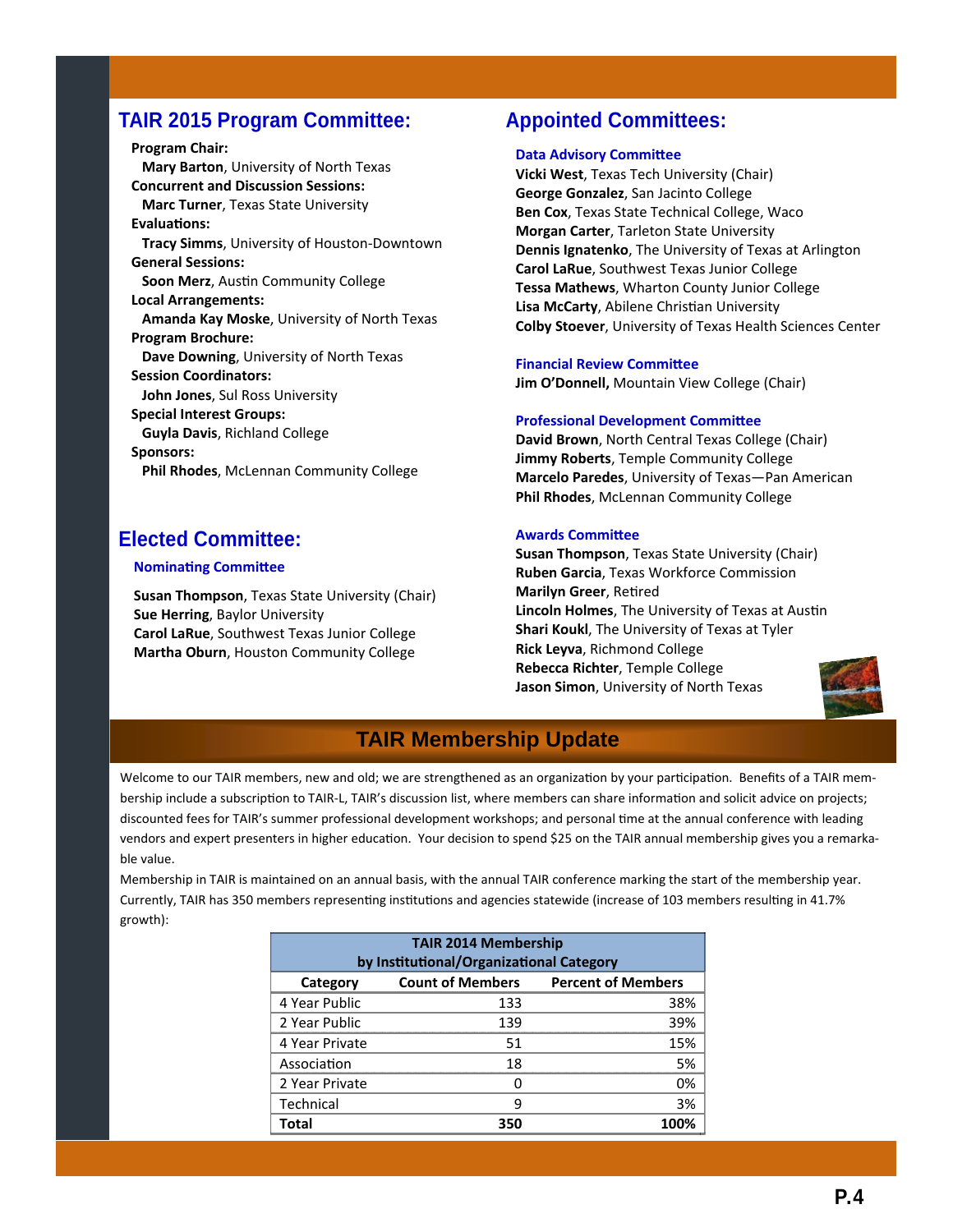

# **TAIR 2015 Outstanding Professional Practice Award Best Visual Display of Information**

Each year, TAIR awards the Outstanding Professional Practice Award(s) to recognize excellence in our work. Categories of work to be recognized are determined by the Awards Committee and may vary from year to year. For the 2015 conference, the Awards Committee has chosen to recognize the best visual display of information.

Submissions may include an infographic, table, chart, illustration, PowerPoint slide, or some other means of visually representing data or information that helps connect data with decision-making in a visually appealing way. The submission must fit on a single printed page or a single web page in order to be considered; images that are linked in a series – such as a set of tables or charts in a dashboard – may be sub‐ mitted but will be judged individually as single submissions.

In order to be eligible for consideration, the visual display's creator must be a member of TAIR at the time of submission. If more than one person is credited with creation of the visual display, at least one of the creators must be a TAIR member.

To be considered for the 2015 Outstanding Professional Practice Award, submissions must include the following:

Name, title and institution of person submitting item for consideration Context for the display (limit of 250 words; briefly describe for what purpose the display was created, who is the intended audience, how was the display used in decision-making and any other pertinent information)

PDF of visual display or link to display's web page

Submissions should be sent via e-mail to Susan Thompson, TAIR Immediate Past President and Chair of **the Awards CommiƩee, at susan@txstate.edu no later than December 15, 2014**. Late submissions will not be accepted. The winner will be announced at the TAIR Annual Conference to be held in Addison, Texas, March 3‐6, 2015.

Submissions will be judged on the following criteria:

Topic (clarity, relevance) Content (level of detail appropriate for audience, timeliness) Format (clarity, composition/craftsmanship) Detail (accuracy, documentation) Attractiveness (visually appealing) Ability to tell a story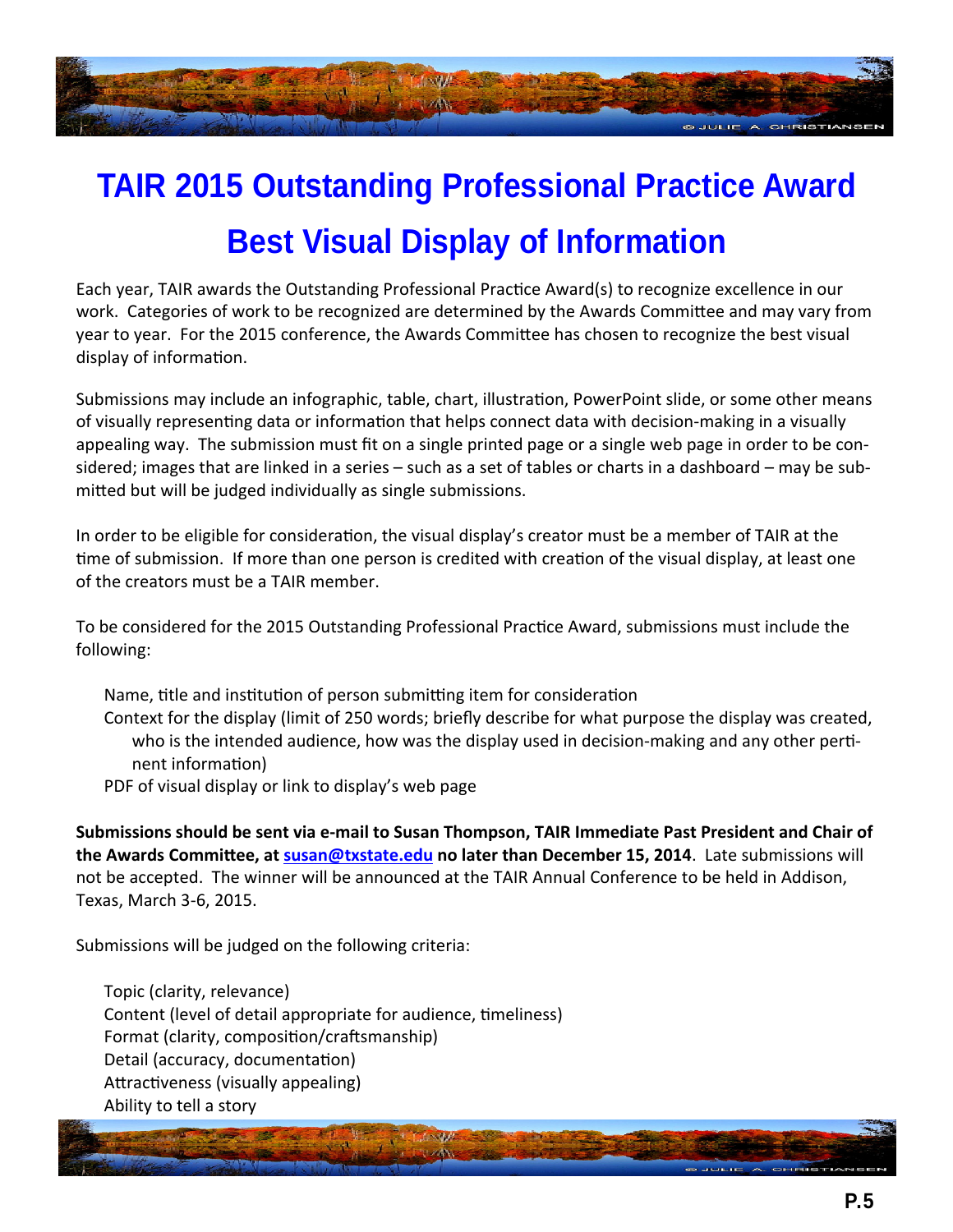

## Hotel Arrangements for the 2015 TAIR Conference – Book Early!

TAIR 2015 will be held at the Crowne Plaza hotel in Addi‐ son, near the Galleria. Our conference rate for single or double occupancy is \$95 per night, plus applicable taxes. This rate includes internet access in the guestrooms.

You are encouraged to make your hotel reservations as soon as possible, because another group is booked at the hotel concurrently with our conference. We have been assured by the hotel that there is plenty of space for both groups, but just to be safe it is a good idea to reserve early!

TAIR has reserved a block of rooms until February 9, 2015. After that date, reservation requests will be honored on a space and rate available basis.

You may reserve your room by phone at (800)972‐2518 or online at TAIR 2015 Annual Convention [booking](http://www.crowneplaza.com/redirect?path=asearch&brandCode=cp&localeCode=en®ionCode=1&hotelCode=Dalad&checkInDate=02&checkInMonthYear=022015&checkOutDate=06&checkOutMonthYear=022015&numberOfAdults=2&numberOfChildren=1&numberOfRooms=1&rateCode=6CBARC&_PM) link

Be sure to use the Group Code of**TA5** to get the TAIR room rate.

# TAIR 2015 Conference Schedule

**Tuesday, March 3rd**

**8:00am – 5pm** IPEDS Workshop **9:00am ‐ Noon** Preconference Workshops **1:00pm ‐ 4:00p**m Preconference Workshops

### **Wednesday, March 4th**

**8:30am ‐ 10:30am** Preconference Workshops **10:45am ‐ Noon** General Session I **Dr. Randy Swing**

**Noon ‐ 1:00pm** Luncheon **1:00pm ‐ 1:45pm** Concurrent Sessions A **2:00pm ‐ 2:45pm** Concurrent Sessions B **3:00pm ‐ 3:45pm** Concurrent Sessions C **4:00pm ‐ 4:45pm** Special Interest Groups **5:00pm ‐ 6:30pm** Meet, Munch & Mingle

### **Thursday, March 5th**

**7:30am ‐ 9:00am** Networking Breakfast **8:30am ‐ 4:30pm** Sponsor Fair **9:00am ‐ 9:45am** Special Interest Groups **10:00am ‐ 10:45am** Concurrent Sessions D **11:00am ‐ 11:45am** Concurrent Sessions E **Noon ‐ 1:00pm** Luncheon **1:00pm ‐ 1:45pm** Concurrent Sessions F **2:00pm ‐ 2:45pm** Dessert/Sponsor Fair **3:00pm - 3:45pm** Business Meeting **4:00pm ‐ 4:45pm** Concurrent Session G **6:00pm ‐ 9:00pm** Special Event **Improv Comedy Club & Dinner Theatre**

\*Bus leaves at 5:30pm

## **Friday, March 6<sup>th</sup>**

**7:30am ‐ 9:00am** Breakfast **8:30am ‐ 9:15am** Concurrent Sessions H **9:30am ‐ 10:15am** Concurrent Sessions I **10:30am ‐ 11:45am** General Session II **Mr. John H. Pryor**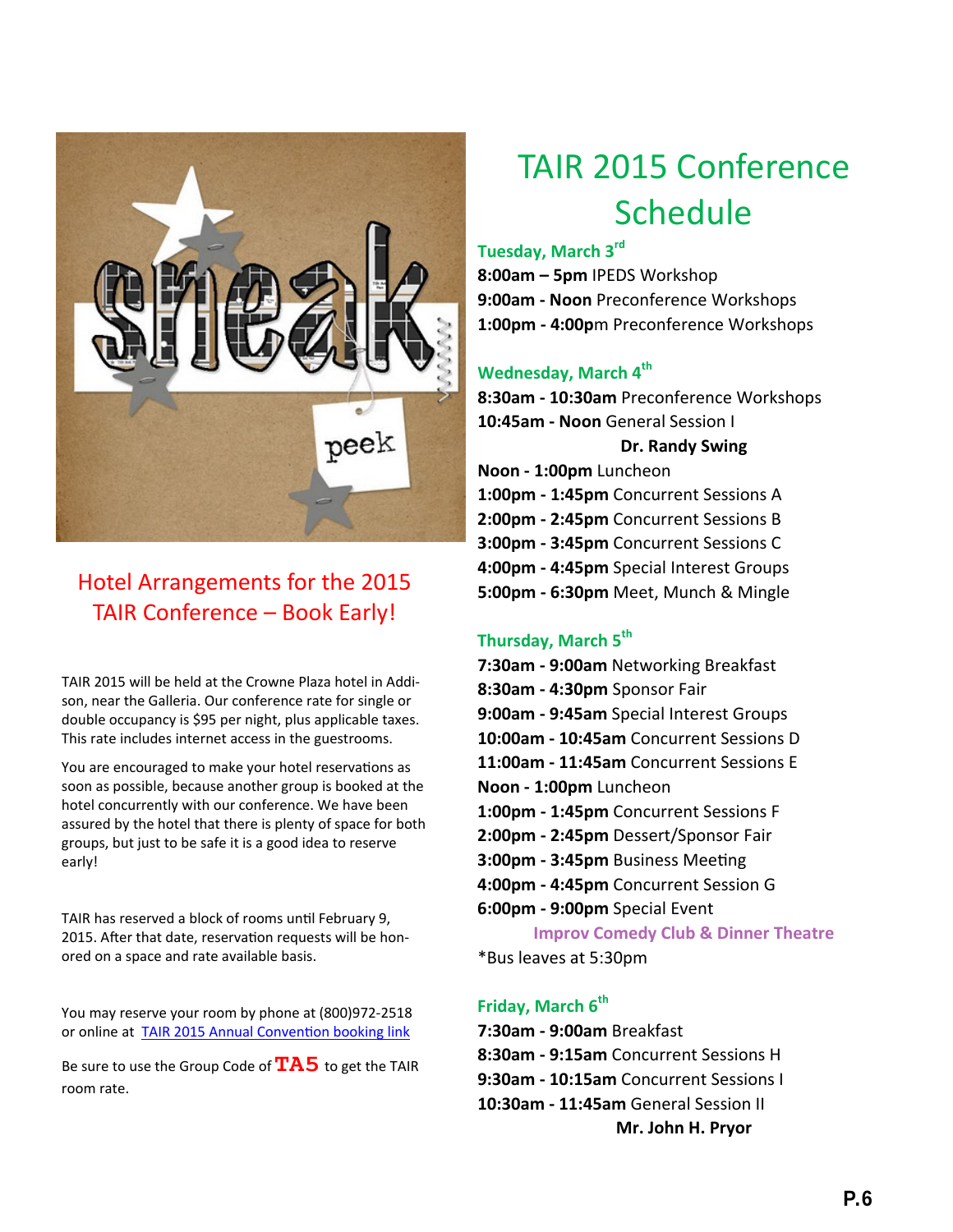



# **TAIR 2015 Special Event** improv comedy club & DINNER THEATRE

This year's event will be held at the Improv Comedy Club & Dinner Theatre. Transportation will be provided to and from the venue. We will start the evening with a massive appetizer platter, followed by multiple menu options\* to satisfy everyone's appetite...AND a yummy desert! After dinner, Paul Varghese will entertain us with his side-splitting antics.

Tickets to the special event are \$40, which include transportation, dinner and a show! The price also includes FREE admission to Pete's Dueling Piano Bar!

Be sure to add tickets to your conference registration, as this is sure to be a spectacular event you don't want to miss!

\*Menu Options: Prime Rib, Chipotle Chicken, Southwest Catfish, Grilled Salmon, Fettuccini Alfredo, Veggie Burger, Grilled Chicken Salad.

TAIR 2015 Special Event!

**IMPROV Comedy Club**  $\mathcal{R}$ Dinner Theatre

> Headliner: Paul Varghese

Multiple Menu Options Including an Appetizer Platter and your Choice of A Yummy Dessert! Mmmmm… brownies 

> FREE Admission Pete's Dueling Piano Bar!

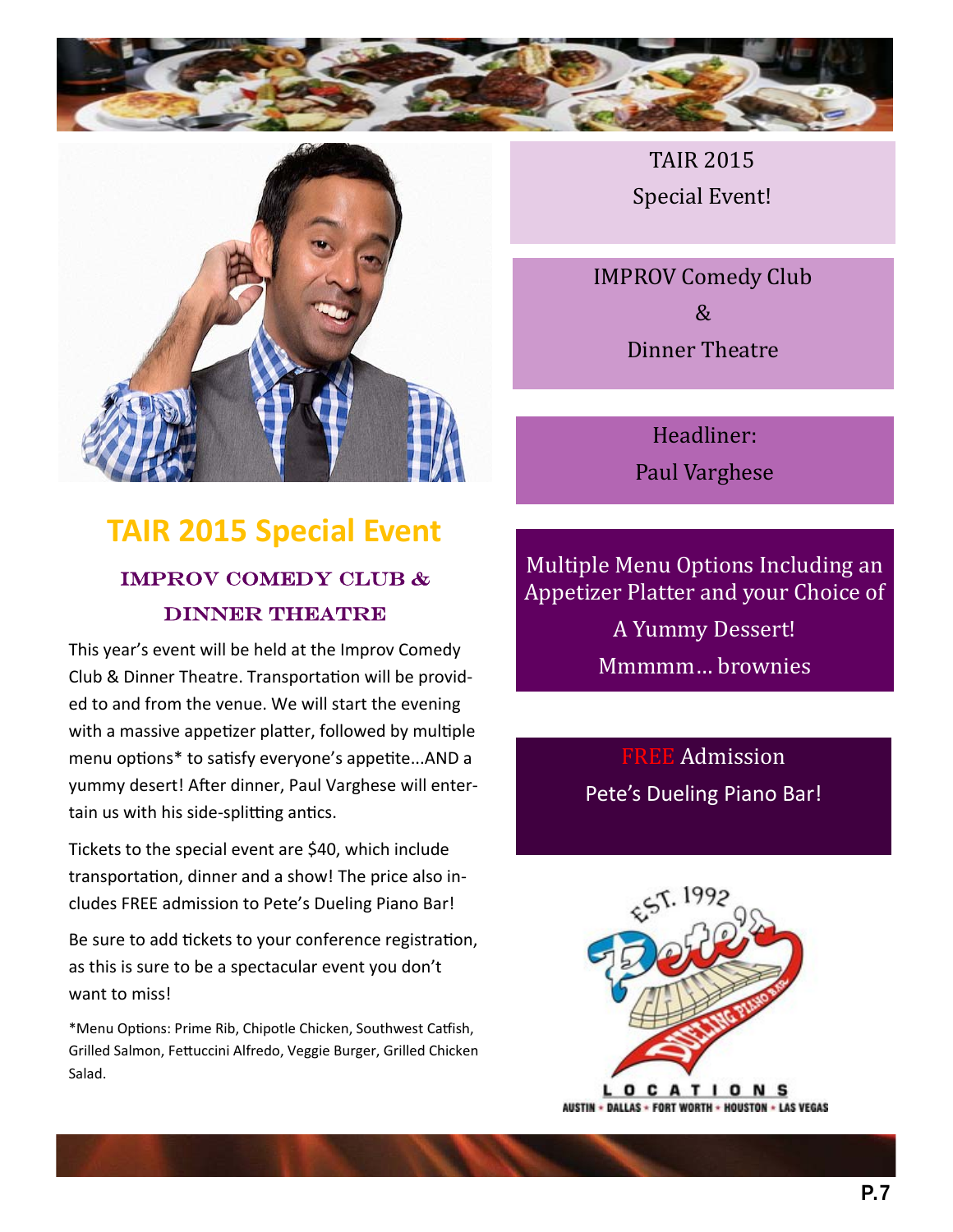

## Addison Encore!

Here's some information about the location of our 2015 conference:

Addison is a bustling town alive with entrepreneurial spirit where small start ups to major corporations are headquartered including Mary Kay and Palm Harbor Homes. Within a compact urban center, Addison has a unique combination of towering office buildings, upscale shopping, beautifully landscaped residential communities, award winning parks, 22 hotels and over 170 restaurants, all within a 5 minute drive from anywhere in town. Addison is located 13 miles north of downtown Dallas, 16 miles northeast of DFW airport, 11 miles north of Love Field airport, and about a mile from The Dallas Galleria.



The Town of Addison is located in an area once called Peters

Colony. It was settled as early as 1846 when Preston Witt built a house on White Rock Creek. The area was not known as Addison until 1902. Addison was named after Addison Robertson, who served as the community's second postmaster from 1908-1916. In 1902, the first industry was introduced to Addison when a cotton gin was built on Addison Road, near the railroad, by the Pistole brothers. It became the Plano Cotton Oil Mill in 1904 and the Farmers Gin of Addison in 1919.

Located on Belt Line Road is the Addison School Building which was built in 1914. In 1954, the school was annexed and became a part of the Dallas Independent School District. The school, which was closed in 1964, now serves as the Addison Magic Time Machine Restaurant.

The City of Addison was incorporated on June 15, 1953, under an alder‐manic form of government and was changed to the "Town of Addison" in 1982. Addison's first Mayor was M.W. Morris and the aldermen were Guy Dennis, Robert W. Wood, J.E. Julian, Jr., Dr. H.T. Nesbit, and Seldon Knowles.

In 1975, an election to allow liquor by the drink served in town was a major attribute to the expansion of businesses and restaurants. All combined, Addison's restaurants and eating establishments can seat over 20,000 patrons at one time.

In 1978, the Town of Addison constructed its first town park, and by 1980 an aggressive beautification program was under way. Today, Addison's 118 acres of parks are some of the finest in Texas, each uniquely themed and beautifully landscaped.

During the late 1970's and early 1980's, Addison experienced explosive growth. Today, the business and daytime population typically reaches up to 100,000 a day.

Source: http://www.addisontx.gov/

### **TAIR Member Discount on Jossey‐Bass and Wiley Books!**

TAIR members are eligible to receive a 20% discount on Jossey-Bass and Wiley books. (Offer excludes electronic and subscription products.) Jossey-Bass, an imprint of Wiley, is the leading publisher of higher and adult education resources.

To purchase discounted books, visit [www.josseybass.com/highereduca](http://www.josseybass.com/highereducation)tion or

www.wiley.com and enter discount code SD142 at checkout.

Please note that TAIR is sharing this discount as a service to our members.

TAIR does not endorse any publisher.

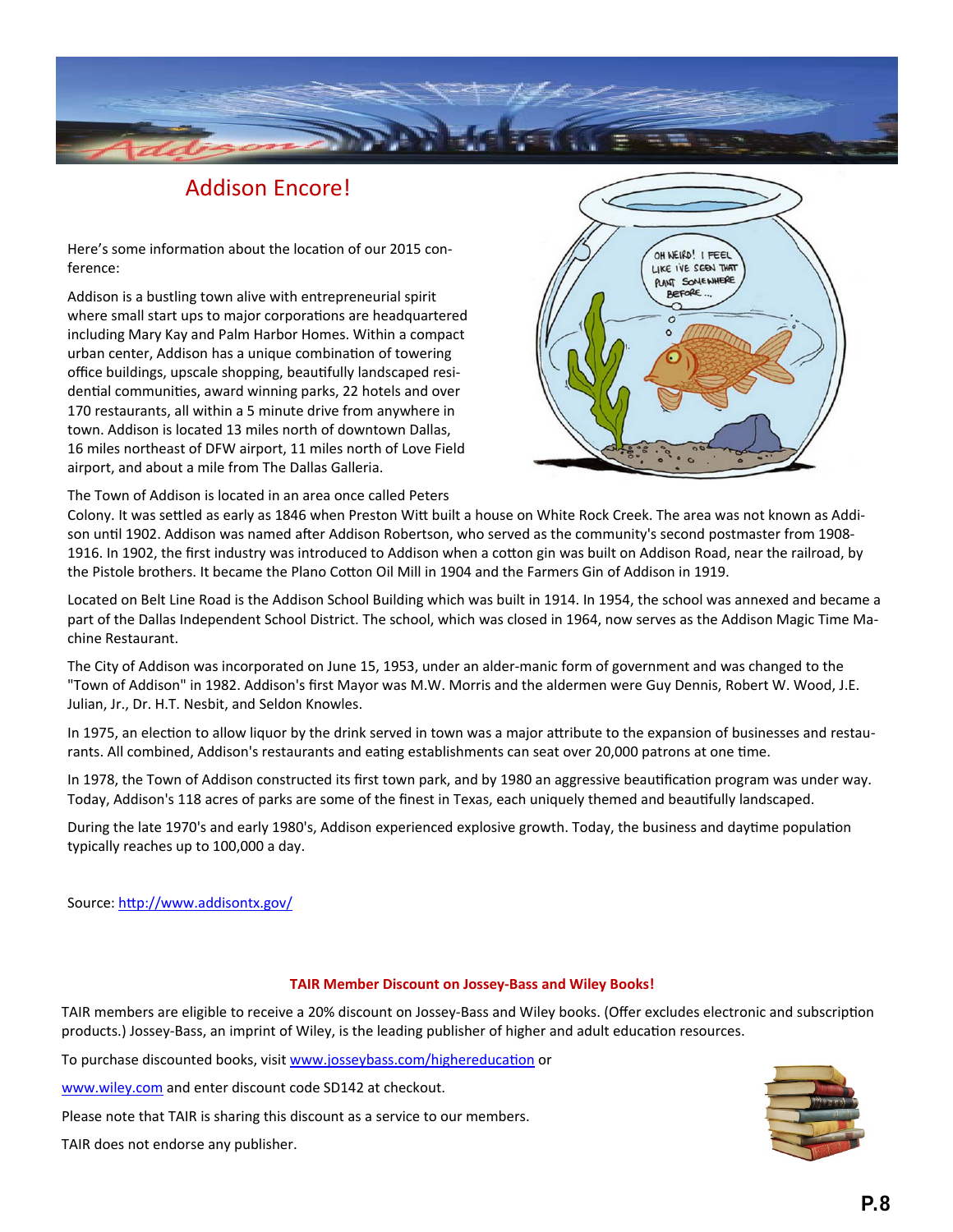# **TAIR-Data Advisory Committee Update**

The TAIR Data Advisory Committee met at the end of July in Round Rock, prior to the summer workshops. We received a detailed update from Julie Eklund regarding the THECB's planned reporting changes, legislative priorities, and outcome-based funding. Julie reminded us that THECB board meetings and strategic planning committee meetings are streamed online from their website at: http://www.thecb.state.tx.us/.

TAIR-DAC will be working with the Coordinating Board in the coming months to better understand the way the THECB uses the data reported to them. Our first project will be to review the faculty reports, CBM008, and the edit reports that institutions receive from the CBM008.

### There is a TAIR data dictionary located in the TAIR-DAC section of the TAIR website at http://www.texas-air.org/member/dac.php

This document was developed a couple of years ago in an effort to give members a common, consistent reference for the many terms, data items, and acronyms that we need to be familiar with. The committee is working to keep the dictionary current. Please let one of us know if there are definitions you would like to see included in the dictionary.

Also, did you know that the THECB maintains a glossary of terms as well on their web site at: http://www.thecb.state.tx.us/reports/PDF/1316.PDF?CFID=17545725&CFTOKEN=29258213



# **Proposed Changes: TAIR Constitution and Bylaws**

The TAIR Executive Committee has completed an annual review of our Constitution and Bylaws and has recommended several changes. Proposed amendments can be viewed on the TAIR website at:

### http://www.texas-air.org/conference/2015/ProposedAmendments2015.pdf

They will be voted on at the annual business meeting to be held on March 5, 2015 during the TAIR annual conference. A two-thirds majority of voting members is required for approval.

If you have any questions or concerns regarding the proposed amendments, please contact any member of the Executive Committee.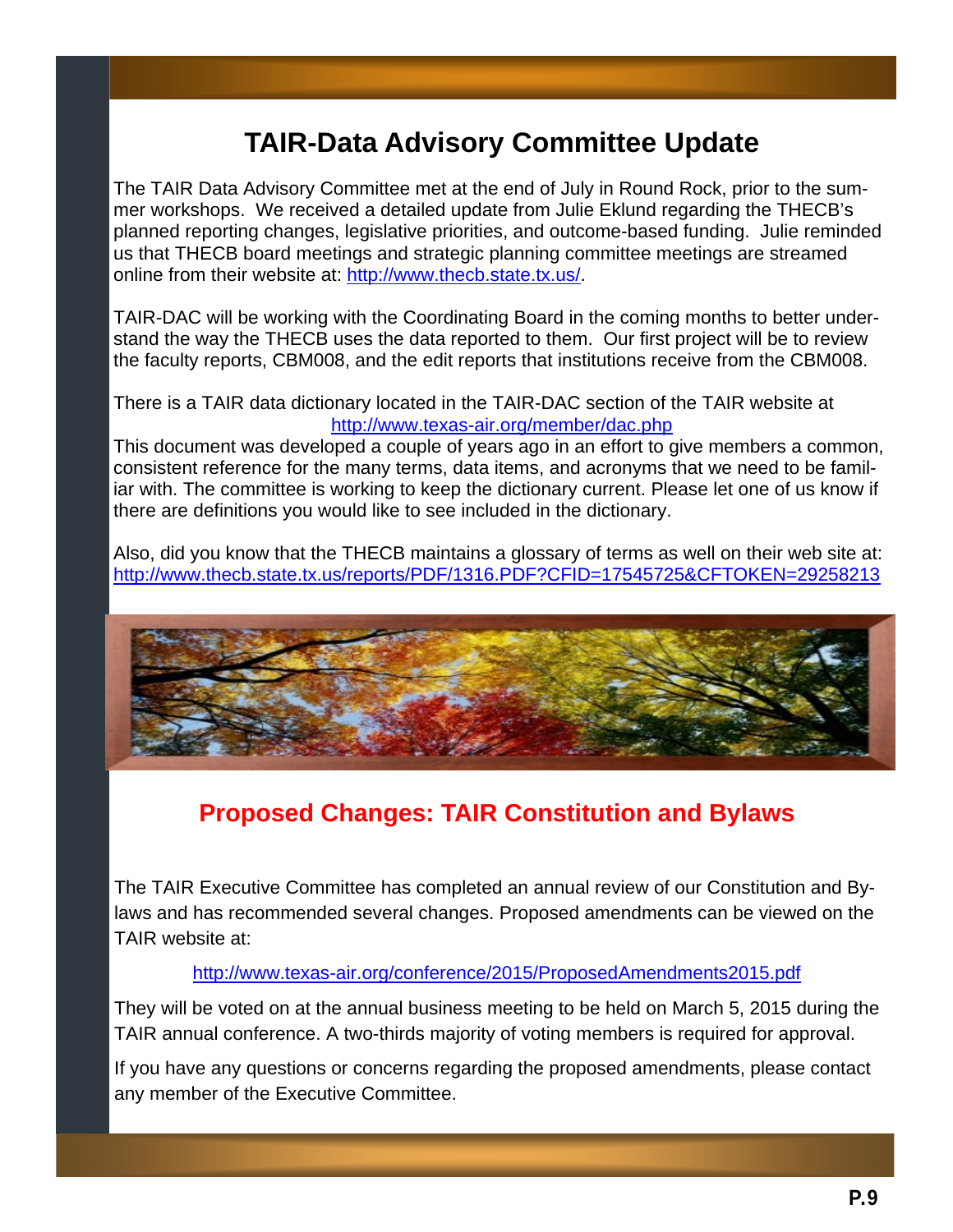## *Letter from the Member at Large for Professional Development*

This past summer, August 1st, TAIR held its annual summer workshop at the Texas State Round Rock campus north of Austin. We had very good attendance and great opportunities for professional development. The workshop topics included:

- Using R Programming and Data Manipulation
- IPEDS The Public Face of an Organization
- Tableau Beginners and Advanced Sessions
- Zogotech Basic Report Creation, and Cohort Tracking

There were 101 participants at the event.

I would also like to thanks the folks at **ZogoTech** for stepping up and sponsoring the snacks at the event, it was very generous and appreciated.

**SAVE THE DATE:** I reserved rooms for next summer's workshop on **Friday, July 31, 2015**. We again will hope to see many of you there.

TAIR 2015 will be my first conference as the Professional Development officer. The professional devel‐ opment committee, working with the Executive Committee and Program Committee, has assembled a full offering of workshops intended to meet the needs of our membership who are seeking professional development and professional enrichment.

Tuesday March 3<sup>rd</sup> we have the following workshops:

- All Day IPEDS Training (This will be a New FREE workshop)
- Marilyn Greer will provide All Day Newcomers' workshop
- Zogotech will provide Basic Report Creation Training
- Zogotech will also provide Cohort Tracking Training
- SACSCOC & Institutional Effectiveness
- Productivity
- The Use of Compression Planning in Program Review
- $\bullet$  Elements of CBM Reporting What is out there?
- The Benchmark Process: Best Practices for Gathering & Using Data
- Intro to Access

Other workshops on Wednesday, March  $4<sup>th</sup>$  will include:

- Tableau All Day workshop
- SPSS Syntax

In the near future you will receive an email message with a full listing of all pre-conference workshops, descriptions of each session with presenters, and introductory bios of those who have volunteered their time and expertise. With so many pre-conference workshops offered on Tuesday, March 3rd and three more workshops offered on March 4th, great training and networking opportunities await you at the TAIR 2015 conference in Addison, Texas. I hope to see you there!

Thanks,

David